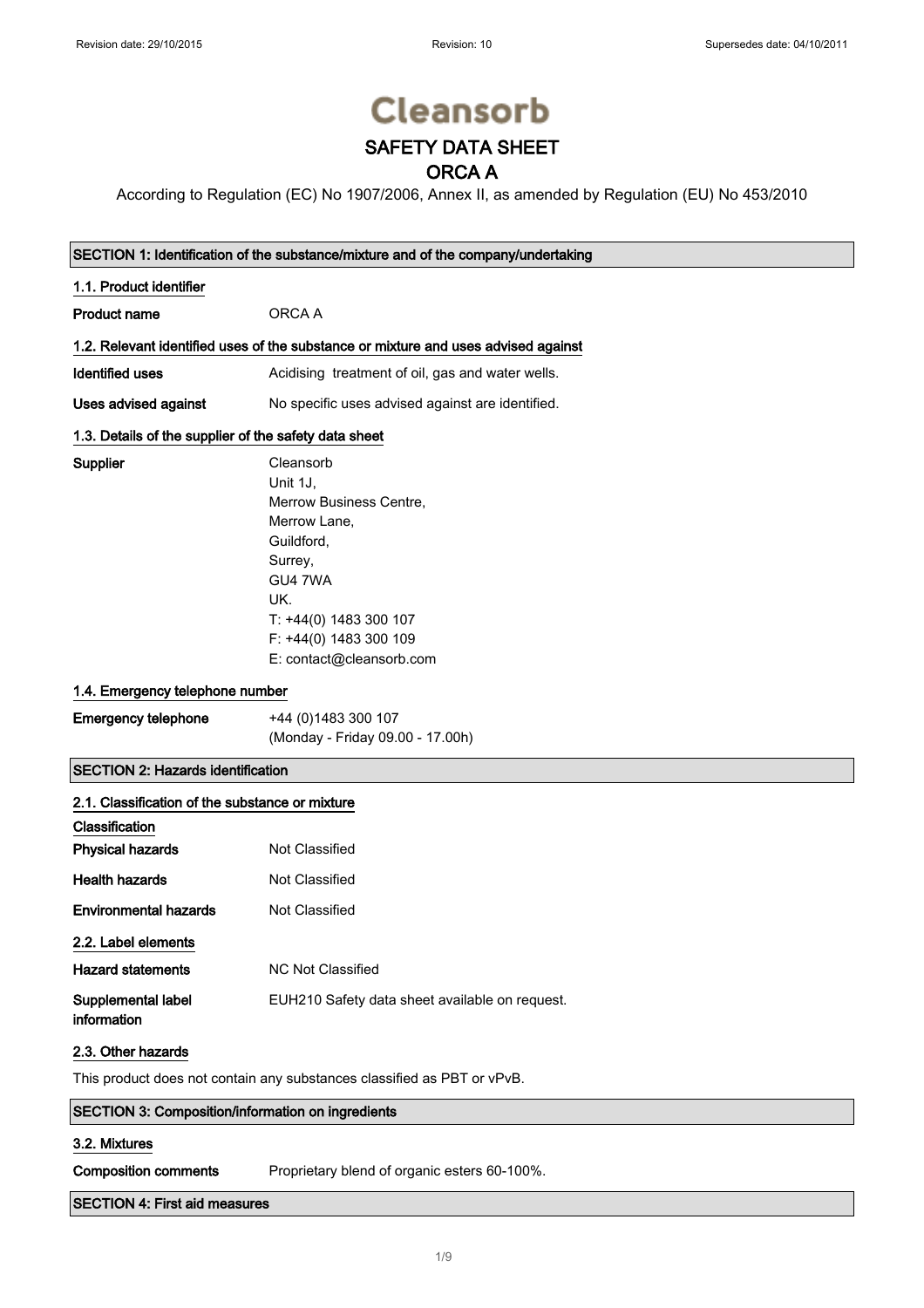## 4.1. Description of first aid measures

| <b>General information</b>                                       | Get medical attention if any discomfort continues. Show this Safety Data Sheet to the medical<br>personnel.                                                                                                                                                                                                                                                                                                                                                                                     |  |
|------------------------------------------------------------------|-------------------------------------------------------------------------------------------------------------------------------------------------------------------------------------------------------------------------------------------------------------------------------------------------------------------------------------------------------------------------------------------------------------------------------------------------------------------------------------------------|--|
| Inhalation                                                       | Move affected person to fresh air and keep warm and at rest in a position comfortable for<br>breathing. Maintain an open airway. Loosen tight clothing such as collar, tie or belt.                                                                                                                                                                                                                                                                                                             |  |
| Ingestion                                                        | Rinse mouth thoroughly with water. Remove any dentures. Give a few small glasses of water<br>or milk to drink. Stop if the affected person feels sick as vomiting may be dangerous. Do not<br>induce vomiting unless under the direction of medical personnel. If vomiting occurs, the head<br>should be kept low so that vomit does not enter the lungs. Never give anything by mouth to an<br>unconscious person. Maintain an open airway. Loosen tight clothing such as collar, tie or belt. |  |
| <b>Skin contact</b>                                              | Remove affected person from source of contamination. Rinse immediately with plenty of<br>water.                                                                                                                                                                                                                                                                                                                                                                                                 |  |
| Eye contact                                                      | Rinse immediately with plenty of water. Remove any contact lenses and open eyelids wide<br>apart. Continue to rinse for at least 10 minutes.                                                                                                                                                                                                                                                                                                                                                    |  |
| Protection of first aiders                                       | First aid personnel should wear appropriate protective equipment during any rescue.                                                                                                                                                                                                                                                                                                                                                                                                             |  |
| 4.2. Most important symptoms and effects, both acute and delayed |                                                                                                                                                                                                                                                                                                                                                                                                                                                                                                 |  |
| <b>General information</b>                                       | See Section 11 for additional information on health hazards. The severity of the symptoms<br>described will vary dependent on the concentration and the length of exposure.                                                                                                                                                                                                                                                                                                                     |  |
| Inhalation                                                       | Prolonged inhalation of high concentrations may damage respiratory system.                                                                                                                                                                                                                                                                                                                                                                                                                      |  |
| Ingestion                                                        | Gastrointestinal symptoms, including upset stomach. Fumes from the stomach contents may<br>be inhaled, resulting in the same symptoms as inhalation.                                                                                                                                                                                                                                                                                                                                            |  |
| Skin contact                                                     | Prolonged contact may cause dryness of the skin.                                                                                                                                                                                                                                                                                                                                                                                                                                                |  |
| Eye contact                                                      | May cause temporary eye irritation.                                                                                                                                                                                                                                                                                                                                                                                                                                                             |  |
|                                                                  | 4.3. Indication of any immediate medical attention and special treatment needed                                                                                                                                                                                                                                                                                                                                                                                                                 |  |
| Notes for the doctor                                             | Treat symptomatically.                                                                                                                                                                                                                                                                                                                                                                                                                                                                          |  |
| <b>Specific treatments</b>                                       | No special treatment required.                                                                                                                                                                                                                                                                                                                                                                                                                                                                  |  |
| <b>SECTION 5: Firefighting measures</b>                          |                                                                                                                                                                                                                                                                                                                                                                                                                                                                                                 |  |
| 5.1. Extinguishing media                                         |                                                                                                                                                                                                                                                                                                                                                                                                                                                                                                 |  |
| Suitable extinguishing media                                     | The product is not flammable. Extinguish with alcohol-resistant foam, carbon dioxide, dry<br>powder or water fog. Use fire-extinguishing media suitable for the surrounding fire.                                                                                                                                                                                                                                                                                                               |  |
| Unsuitable extinguishing<br>media                                | Do not use water jet as an extinguisher, as this will spread the fire.                                                                                                                                                                                                                                                                                                                                                                                                                          |  |
| 5.2. Special hazards arising from the substance or mixture       |                                                                                                                                                                                                                                                                                                                                                                                                                                                                                                 |  |
| Specific hazards                                                 | Containers can burst violently or explode when heated, due to excessive pressure build-up.                                                                                                                                                                                                                                                                                                                                                                                                      |  |
| <b>Hazardous combustion</b><br>products                          | Thermal decomposition or combustion products may include the following substances:<br>Harmful gases or vapours.                                                                                                                                                                                                                                                                                                                                                                                 |  |
| 5.3. Advice for firefighters                                     |                                                                                                                                                                                                                                                                                                                                                                                                                                                                                                 |  |
| Protective actions during<br>firefighting                        | Avoid breathing fire gases or vapours. Evacuate area. Cool containers exposed to heat with<br>water spray and remove them from the fire area if it can be done without risk. Cool containers<br>exposed to flames with water until well after the fire is out. If a leak or spill has not ignited, use                                                                                                                                                                                          |  |

water spray to disperse vapours and protect men stopping the leak.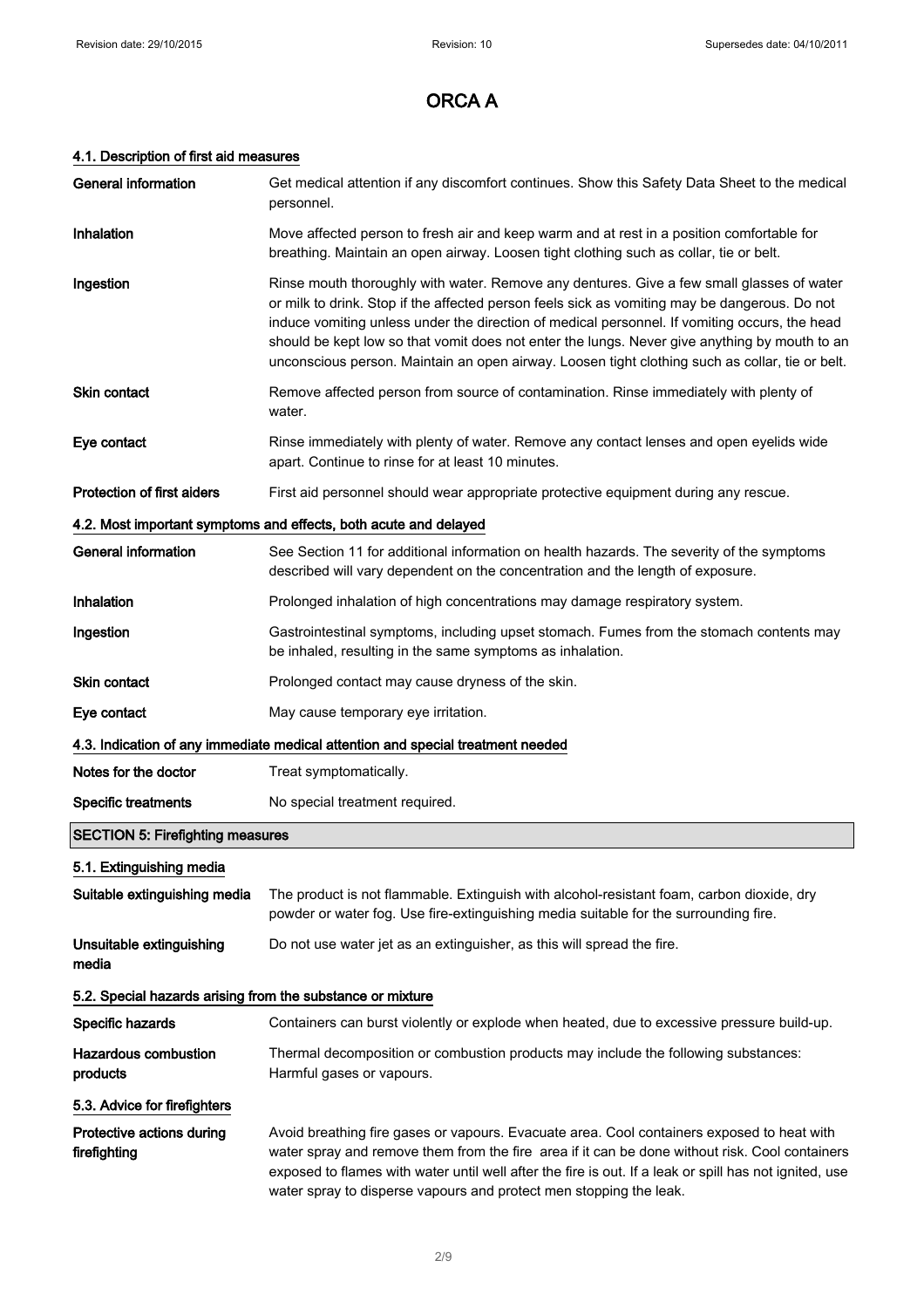Special protective equipment for firefighters Wear positive-pressure self-contained breathing apparatus (SCBA) and appropriate protective clothing. Firefighter's clothing conforming to European standard EN469 (including helmets, protective boots and gloves) will provide a basic level of protection for chemical incidents.

#### SECTION 6: Accidental release measures

#### 6.1. Personal precautions, protective equipment and emergency procedures

**Personal precautions** No action shall be taken without appropriate training or involving any personal risk. Keep unnecessary and unprotected personnel away from the spillage. Wear protective clothing as described in Section 8 of this safety data sheet. Follow precautions for safe handling described in this safety data sheet. Wash thoroughly after dealing with a spillage.

#### 6.2. Environmental precautions

Environmental precautions Avoid discharge to the aquatic environment. Large Spillages: Inform the relevant authorities if environmental pollution occurs (sewers, waterways, soil or air).

#### 6.3. Methods and material for containment and cleaning up

Methods for cleaning up Wear protective clothing as described in Section 8 of this safety data sheet. Clear up spills immediately and dispose of waste safely. Reuse or recycle products wherever possible. Small Spillages: If the product is soluble in water, dilute the spillage with water and mop it up. Alternatively, or if it is not water-soluble, absorb the spillage with an inert, dry material and place it in a suitable waste disposal container. Large Spillages: If leakage cannot be stopped, evacuate area. Flush spilled material into an effluent treatment plant, or proceed as follows. Contain and absorb spillage with sand, earth or other non-combustible material. Place waste in labelled, sealed containers. Flush contaminated area with plenty of water. Wash thoroughly after dealing with a spillage. Dispose of waste to licensed waste disposal site in accordance with the requirements of the local Waste Disposal Authority.

#### 6.4. Reference to other sections

Reference to other sections For personal protection, see Section 8.

## SECTION 7: Handling and storage

#### 7.1. Precautions for safe handling

| Usage precautions                                       | Read and follow manufacturer's recommendations. Wear protective clothing as described in<br>Section 8 of this safety data sheet. Keep away from food, drink and animal feeding stuffs.<br>Handle all packages and containers carefully to minimise spills. Keep container tightly sealed<br>when not in use. Avoid the formation of mists. |
|---------------------------------------------------------|--------------------------------------------------------------------------------------------------------------------------------------------------------------------------------------------------------------------------------------------------------------------------------------------------------------------------------------------|
| Advice on general<br>occupational hygiene               | Wash promptly if skin becomes contaminated. Take off contaminated clothing. Wash<br>contaminated clothing before reuse. Do not eat, drink or smoke when using this product.<br>Wash at the end of each work shift and before eating, smoking and using the toilet. Change<br>work clothing daily before leaving workplace.                 |
|                                                         | 7.2. Conditions for safe storage, including any incompatibilities                                                                                                                                                                                                                                                                          |
| Storage precautions                                     | Store in accordance with local regulations. Store in tightly-closed, original container in a dry,<br>cool and well-ventilated place. Do not store near heat sources or expose to high<br>temperatures. Protect containers from damage.                                                                                                     |
| Storage class                                           | Unspecified storage.                                                                                                                                                                                                                                                                                                                       |
| 7.3. Specific end use(s)                                |                                                                                                                                                                                                                                                                                                                                            |
| Specific end use(s)                                     | The identified uses for this product are detailed in Section 1.2.                                                                                                                                                                                                                                                                          |
| <b>SECTION 8: Exposure Controls/personal protection</b> |                                                                                                                                                                                                                                                                                                                                            |

#### 8.1. Control parameters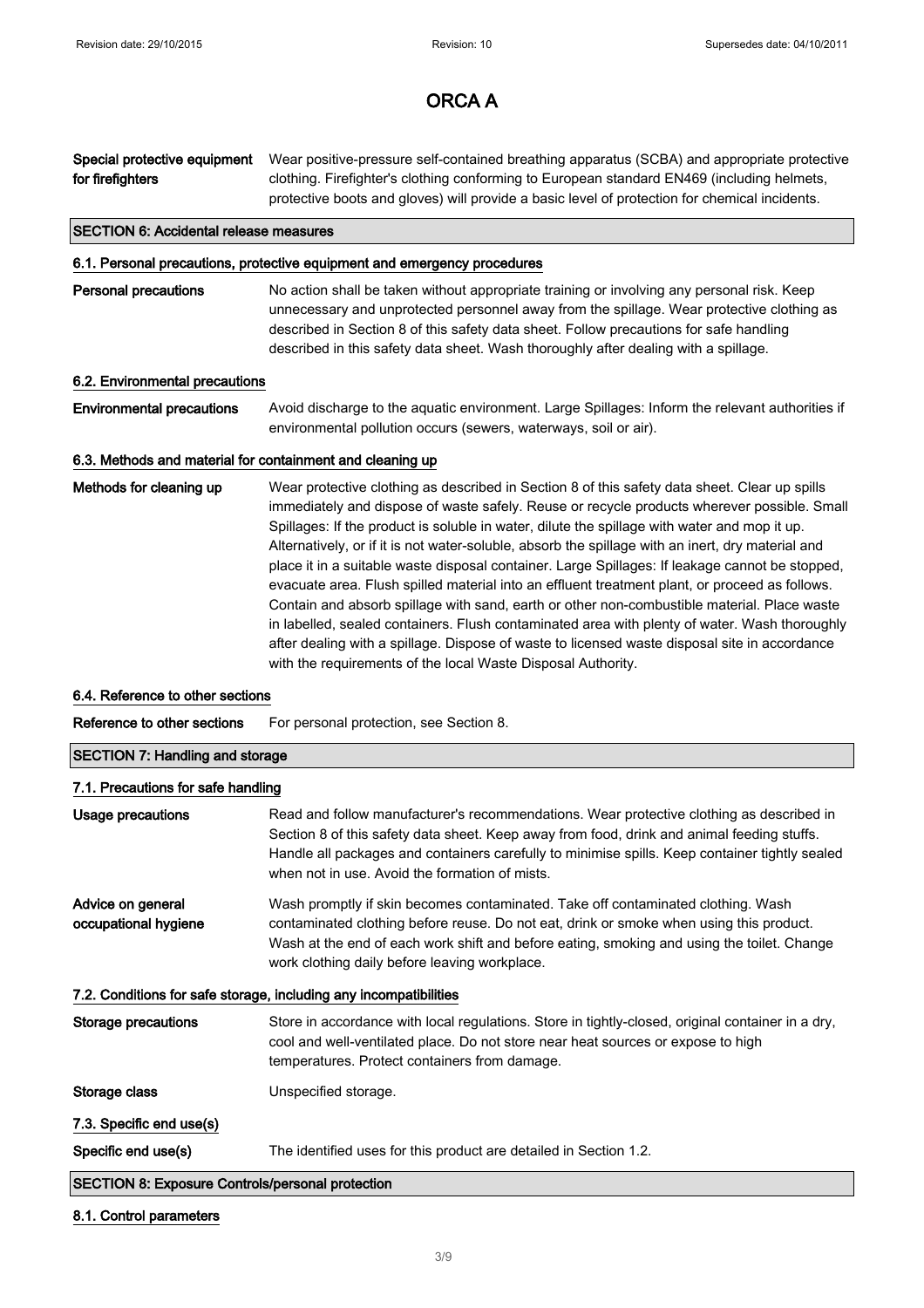Ingredient comments No exposure limits known for ingredient(s).

## 8.2. Exposure controls

## Protective equipment



| Appropriate engineering<br>controls | Provide adequate ventilation. Good general ventilation should be adequate to control worker<br>exposure to airborne contaminants.                                                                                                                                                                                                                                                                                                                                                                                                                                                                                                                                      |
|-------------------------------------|------------------------------------------------------------------------------------------------------------------------------------------------------------------------------------------------------------------------------------------------------------------------------------------------------------------------------------------------------------------------------------------------------------------------------------------------------------------------------------------------------------------------------------------------------------------------------------------------------------------------------------------------------------------------|
| Eye/face protection                 | Eyewear complying with an approved standard should be worn if a risk assessment indicates<br>eye contact is possible. Personal protective equipment for eye and face protection should<br>comply with European Standard EN166. The following protection should be worn: Chemical<br>splash goggles.                                                                                                                                                                                                                                                                                                                                                                    |
| Hand protection                     | Chemical-resistant, impervious gloves complying with an approved standard should be worn if<br>a risk assessment indicates skin contact is possible. The most suitable glove should be<br>chosen in consultation with the glove supplier/manufacturer, who can provide information<br>about the breakthrough time of the glove material. To protect hands from chemicals, gloves<br>should comply with European Standard EN374. Considering the data specified by the glove<br>manufacturer, check during use that the gloves are retaining their protective properties and<br>change them as soon as any deterioration is detected. Frequent changes are recommended. |
| Other skin and hody                 | Appropriate footweer and additional protective clothing complying with an approved standard                                                                                                                                                                                                                                                                                                                                                                                                                                                                                                                                                                            |

Other skin and body protection opriate footwear and additional protective clothing complying with an approved standard should be worn if a risk assessment indicates skin contamination is possible.

Hygiene measures Provide eyewash station and safety shower. Contaminated work clothing should not be allowed out of the workplace. Wash contaminated clothing before reuse. Clean equipment and the work area every day. Good personal hygiene procedures should be implemented. Wash at the end of each work shift and before eating, smoking and using the toilet. When using do not eat, drink or smoke.

Respiratory protection Respiratory protection complying with an approved standard should be worn if a risk assessment indicates inhalation of contaminants is possible. Provide adequate ventilation. Large Spillages: If ventilation is inadequate, suitable respiratory protection must be worn.

Environmental exposure Not regarded as dangerous for the environment.

controls

## SECTION 9: Physical and Chemical Properties

## 9.1. Information on basic physical and chemical properties

| Appearance                      | Liguid.                         |
|---------------------------------|---------------------------------|
| Colour                          | Colourless to pale yellow.      |
| Odour                           | Mild.                           |
| Odour threshold                 | Not available.                  |
| рH                              | Not available.                  |
| Melting point                   | -78°C                           |
| Initial boiling point and range | $280^{\circ}$ C                 |
| Flash point                     | 141°C COC (Cleveland open cup). |
| <b>Evaporation rate</b>         | Not available.                  |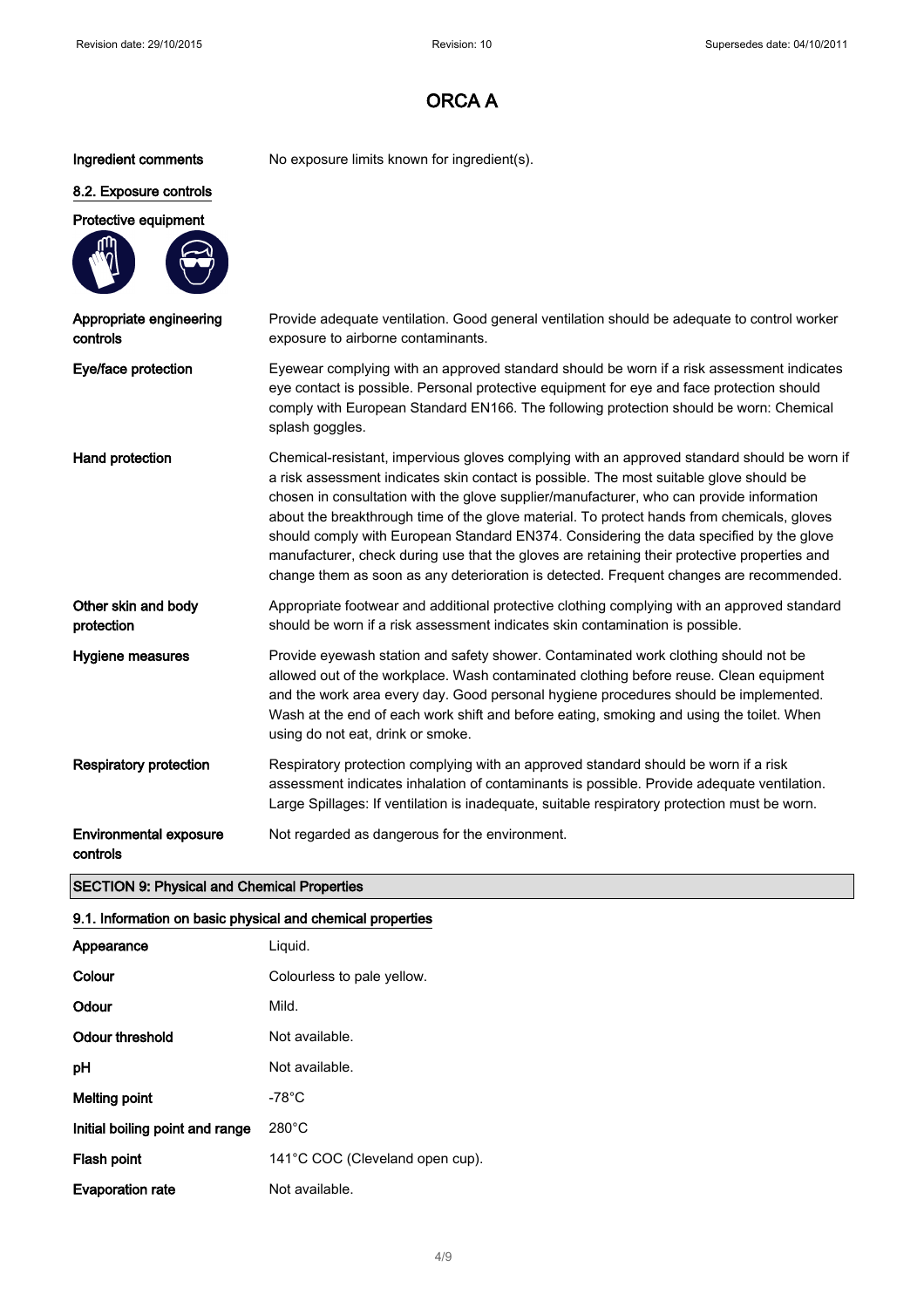| Upper/lower flammability or<br>explosive limits         | Not available.                                                                                                                                                          |
|---------------------------------------------------------|-------------------------------------------------------------------------------------------------------------------------------------------------------------------------|
| Vapour pressure                                         | Not available.                                                                                                                                                          |
| <b>Vapour density</b>                                   | Not available.                                                                                                                                                          |
| <b>Relative density</b>                                 | Not available.                                                                                                                                                          |
| <b>Bulk density</b>                                     | 1180 kg/m <sup>3</sup>                                                                                                                                                  |
| Solubility(ies)                                         | Soluble in water.                                                                                                                                                       |
| <b>Partition coefficient</b>                            | Not available.                                                                                                                                                          |
| Auto-ignition temperature                               | $430^{\circ}$ C                                                                                                                                                         |
| <b>Decomposition Temperature</b>                        | 250 - 280°C                                                                                                                                                             |
| <b>Viscosity</b>                                        | 17 mPa s @ 25°C                                                                                                                                                         |
| <b>Explosive properties</b>                             | Not considered to be explosive.                                                                                                                                         |
| <b>Oxidising properties</b>                             | Does not meet the criteria for classification as oxidising.                                                                                                             |
| 9.2. Other information                                  |                                                                                                                                                                         |
| Other information                                       | None.                                                                                                                                                                   |
| <b>SECTION 10: Stability and reactivity</b>             |                                                                                                                                                                         |
| 10.1. Reactivity                                        |                                                                                                                                                                         |
| Reactivity                                              | There are no known reactivity hazards associated with this product.                                                                                                     |
| 10.2. Chemical stability                                |                                                                                                                                                                         |
| <b>Stability</b>                                        | Stable at normal ambient temperatures and when used as recommended. Stable under the<br>prescribed storage conditions.                                                  |
| 10.3. Possibility of hazardous reactions                |                                                                                                                                                                         |
| Possibility of hazardous<br>reactions                   | No potentially hazardous reactions known.                                                                                                                               |
| 10.4. Conditions to avoid                               |                                                                                                                                                                         |
| <b>Conditions to avoid</b>                              | Avoid heat, flames and other sources of ignition. Avoid excessive heat for prolonged periods<br>of time. Hygroscopic.                                                   |
| 10.5. Incompatible materials                            |                                                                                                                                                                         |
| Materials to avoid                                      | Strong oxidising agents. Strong acids. Strong alkalis.                                                                                                                  |
| 10.6. Hazardous decomposition products                  |                                                                                                                                                                         |
| Hazardous decomposition<br>products                     | Does not decompose when used and stored as recommended. Thermal decomposition or<br>combustion products may include the following substances: Harmful gases or vapours. |
| <b>SECTION 11: Toxicological information</b>            |                                                                                                                                                                         |
| 11.1. Information on toxicological effects              |                                                                                                                                                                         |
| <b>Toxicological effects</b>                            | Not regarded as a health hazard under current legislation.                                                                                                              |
| Acute toxicity - oral<br>Notes (oral LD <sub>50</sub> ) | LD <sub>50</sub> 4000 mg/kg, Oral, Rat Based on available data the classification criteria are not met.                                                                 |
| Acute toxicity - dermal                                 |                                                                                                                                                                         |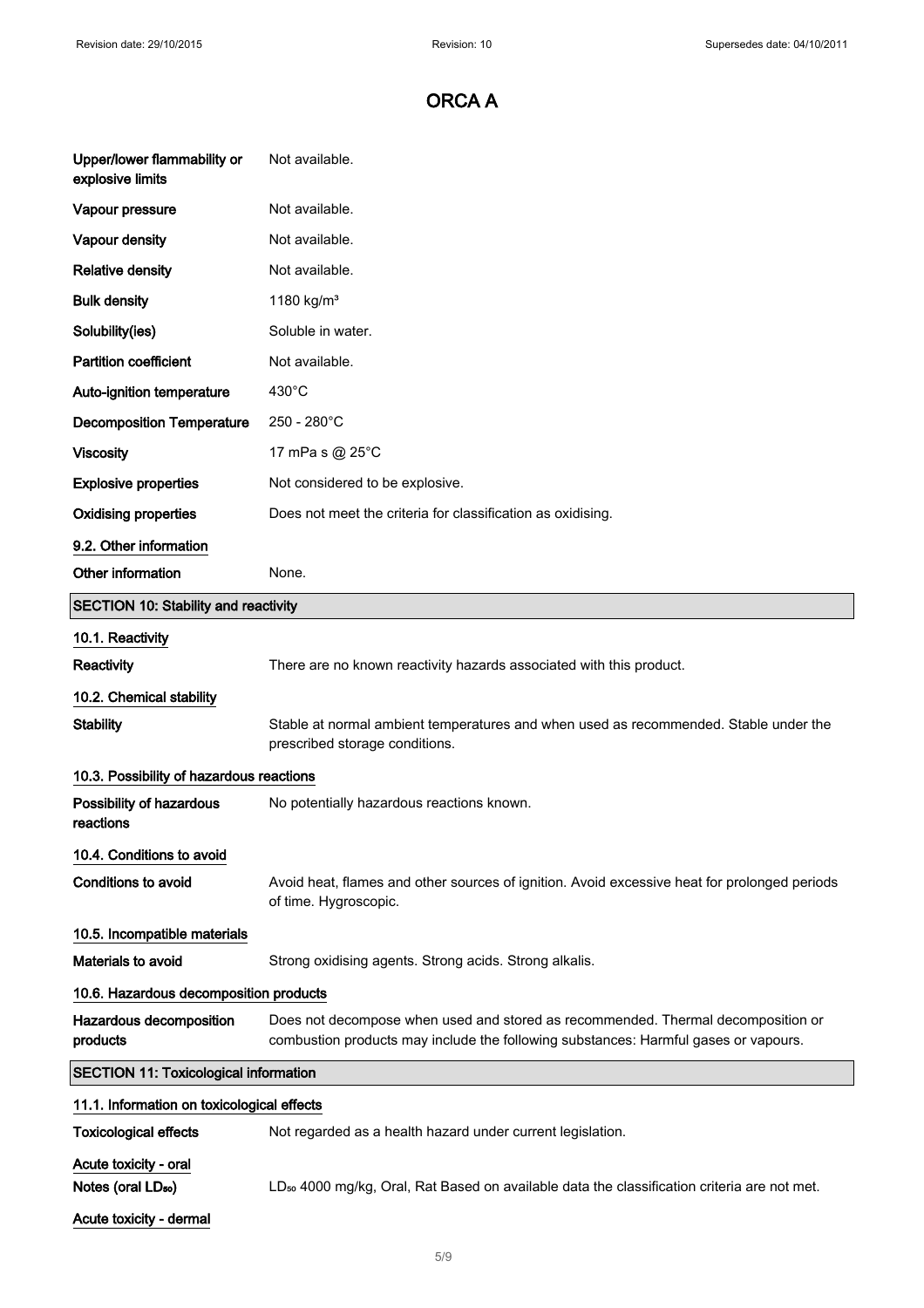| Notes (dermal LD <sub>50</sub> )                       | LD <sub>50</sub> > 2000 mg/kg, Dermal, Rabbit Based on available data the classification criteria are not<br>met.                                    |
|--------------------------------------------------------|------------------------------------------------------------------------------------------------------------------------------------------------------|
| Acute toxicity - inhalation                            |                                                                                                                                                      |
| Notes (inhalation LC <sub>50</sub> )                   | Based on available data the classification criteria are not met.                                                                                     |
| Skin corrosion/irritation                              |                                                                                                                                                      |
| Animal data                                            | Based on available data the classification criteria are not met.                                                                                     |
| Serious eye damage/irritation                          |                                                                                                                                                      |
| Serious eye damage/irritation                          | Based on available data the classification criteria are not met.                                                                                     |
| Respiratory sensitisation<br>Respiratory sensitisation | Based on available data the classification criteria are not met.                                                                                     |
| <b>Skin sensitisation</b>                              |                                                                                                                                                      |
| <b>Skin sensitisation</b>                              | Based on available data the classification criteria are not met.                                                                                     |
| Germ cell mutagenicity                                 |                                                                                                                                                      |
| Genotoxicity - in vitro                                | Based on available data the classification criteria are not met.                                                                                     |
| Carcinogenicity                                        |                                                                                                                                                      |
| Carcinogenicity                                        | Based on available data the classification criteria are not met.                                                                                     |
| <b>IARC carcinogenicity</b>                            | None of the ingredients are listed or exempt.                                                                                                        |
| Reproductive toxicity                                  |                                                                                                                                                      |
| Reproductive toxicity - fertility                      | Based on available data the classification criteria are not met.                                                                                     |
| Reproductive toxicity -<br>development                 | Based on available data the classification criteria are not met.                                                                                     |
| Specific target organ toxicity - single exposure       |                                                                                                                                                      |
| STOT - single exposure                                 | Not classified as a specific target organ toxicant after a single exposure.                                                                          |
| Specific target organ toxicity - repeated exposure     |                                                                                                                                                      |
| STOT - repeated exposure                               | Not classified as a specific target organ toxicant after repeated exposure.                                                                          |
| <b>Aspiration hazard</b><br><b>Aspiration hazard</b>   | Based on available data the classification criteria are not met.                                                                                     |
| <b>General information</b>                             | No specific health hazards known. The severity of the symptoms described will vary<br>dependent on the concentration and the length of exposure.     |
| Inhalation                                             | Prolonged inhalation of high concentrations may damage respiratory system.                                                                           |
| Ingestion                                              | Gastrointestinal symptoms, including upset stomach. Fumes from the stomach contents may<br>be inhaled, resulting in the same symptoms as inhalation. |
| <b>Skin contact</b>                                    | Prolonged contact may cause dryness of the skin.                                                                                                     |
| Eye contact                                            | May cause temporary eye irritation.                                                                                                                  |
| Route of entry                                         | Ingestion Inhalation Skin and/or eye contact                                                                                                         |
| <b>Target organs</b>                                   | No specific target organs known.                                                                                                                     |
| <b>SECTION 12: Ecological Information</b>              |                                                                                                                                                      |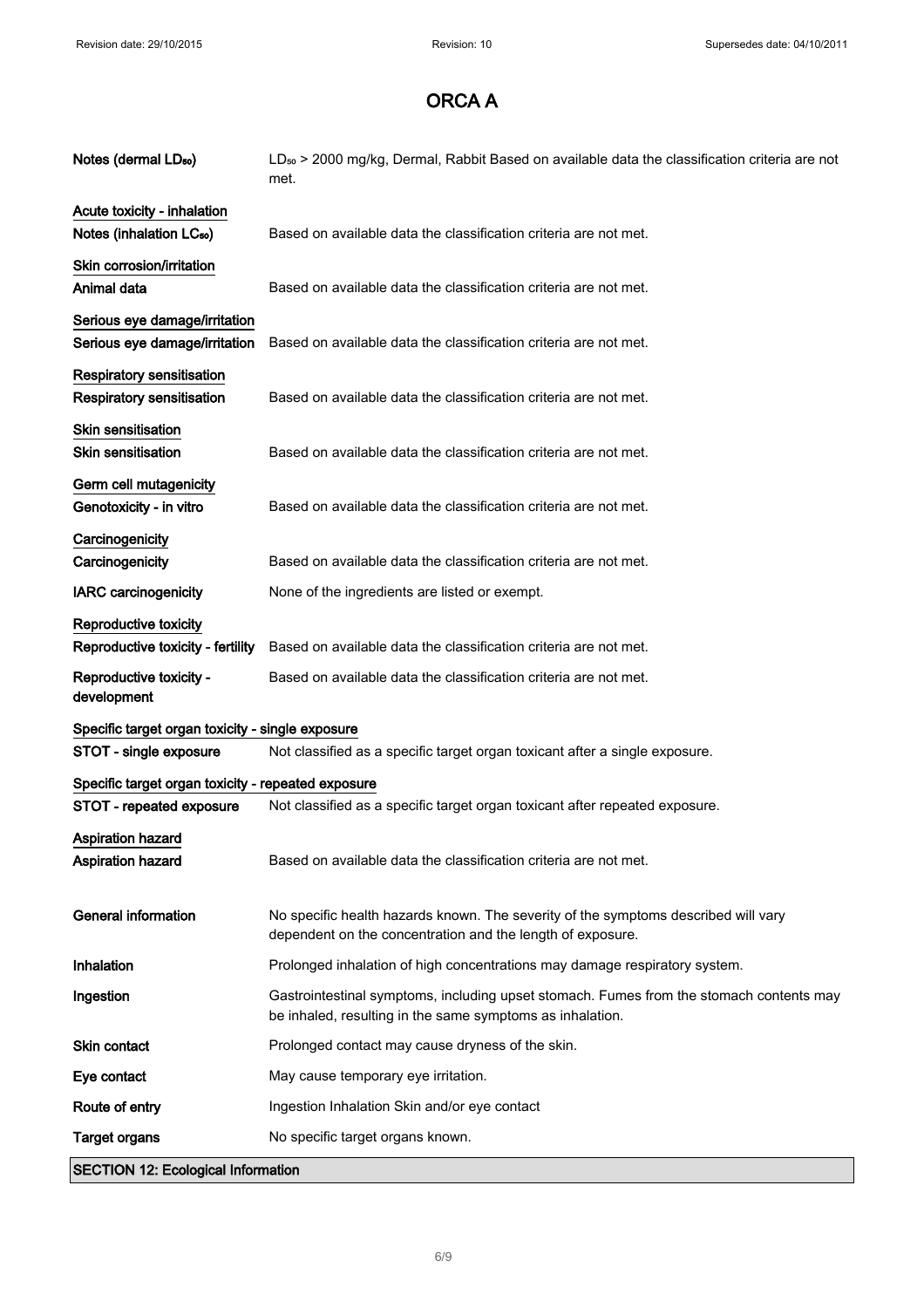| Ecotoxicity                                | Not regarded as dangerous for the environment. However, large or frequent spills may have<br>hazardous effects on the environment.                                                                                                                                                                                                                                                                                            |  |
|--------------------------------------------|-------------------------------------------------------------------------------------------------------------------------------------------------------------------------------------------------------------------------------------------------------------------------------------------------------------------------------------------------------------------------------------------------------------------------------|--|
| 12.1. Toxicity                             |                                                                                                                                                                                                                                                                                                                                                                                                                               |  |
| <b>Toxicity</b>                            | Based on available data the classification criteria are not met.                                                                                                                                                                                                                                                                                                                                                              |  |
| 12.2. Persistence and degradability        |                                                                                                                                                                                                                                                                                                                                                                                                                               |  |
|                                            | Persistence and degradability The product is expected to be biodegradable.                                                                                                                                                                                                                                                                                                                                                    |  |
| 12.3. Bioaccumulative potential            |                                                                                                                                                                                                                                                                                                                                                                                                                               |  |
| <b>Bioaccumulative potential</b>           | The product does not contain any substances expected to be bioaccumulating. BCF: 0.04,                                                                                                                                                                                                                                                                                                                                        |  |
| <b>Partition coefficient</b>               | Not available.                                                                                                                                                                                                                                                                                                                                                                                                                |  |
| 12.4. Mobility in soil                     |                                                                                                                                                                                                                                                                                                                                                                                                                               |  |
| <b>Mobility</b>                            | The product is water-soluble and may spread in water systems.                                                                                                                                                                                                                                                                                                                                                                 |  |
| 12.5. Results of PBT and vPvB assessment   |                                                                                                                                                                                                                                                                                                                                                                                                                               |  |
| Results of PBT and vPvB<br>assessment      | This product does not contain any substances classified as PBT or vPvB.                                                                                                                                                                                                                                                                                                                                                       |  |
| 12.6. Other adverse effects                |                                                                                                                                                                                                                                                                                                                                                                                                                               |  |
| Other adverse effects                      | None known.                                                                                                                                                                                                                                                                                                                                                                                                                   |  |
| <b>SECTION 13: Disposal considerations</b> |                                                                                                                                                                                                                                                                                                                                                                                                                               |  |
| 13.1. Waste treatment methods              |                                                                                                                                                                                                                                                                                                                                                                                                                               |  |
| <b>General information</b>                 | The generation of waste should be minimised or avoided wherever possible. Reuse or recycle<br>products wherever possible. This material and its container must be disposed of in a safe<br>way. Disposal of this product, process solutions, residues and by-products should at all times<br>comply with the requirements of environmental protection and waste disposal legislation and<br>any local authority requirements. |  |
| <b>Disposal methods</b>                    | Dispose of surplus products and those that cannot be recycled via a licensed waste disposal<br>contractor. Waste packaging should be collected for reuse or recycling. Incineration or landfill<br>should only be considered when recycling is not feasible. Waste should not be disposed of<br>untreated to the sewer unless fully compliant with the requirements of the local water<br>authority.                          |  |
| <b>SECTION 14: Transport information</b>   |                                                                                                                                                                                                                                                                                                                                                                                                                               |  |
| General                                    | The product is not covered by international regulations on the transport of dangerous goods<br>(IMDG, IATA, ADR/RID).                                                                                                                                                                                                                                                                                                         |  |
| 14.1. UN number                            |                                                                                                                                                                                                                                                                                                                                                                                                                               |  |
| Not applicable.                            |                                                                                                                                                                                                                                                                                                                                                                                                                               |  |
| 14.2. UN proper shipping name              |                                                                                                                                                                                                                                                                                                                                                                                                                               |  |
|                                            |                                                                                                                                                                                                                                                                                                                                                                                                                               |  |

14.3. Transport hazard class(es)

No transport warning sign required.

## 14.4. Packing group

Not applicable.

## 14.5. Environmental hazards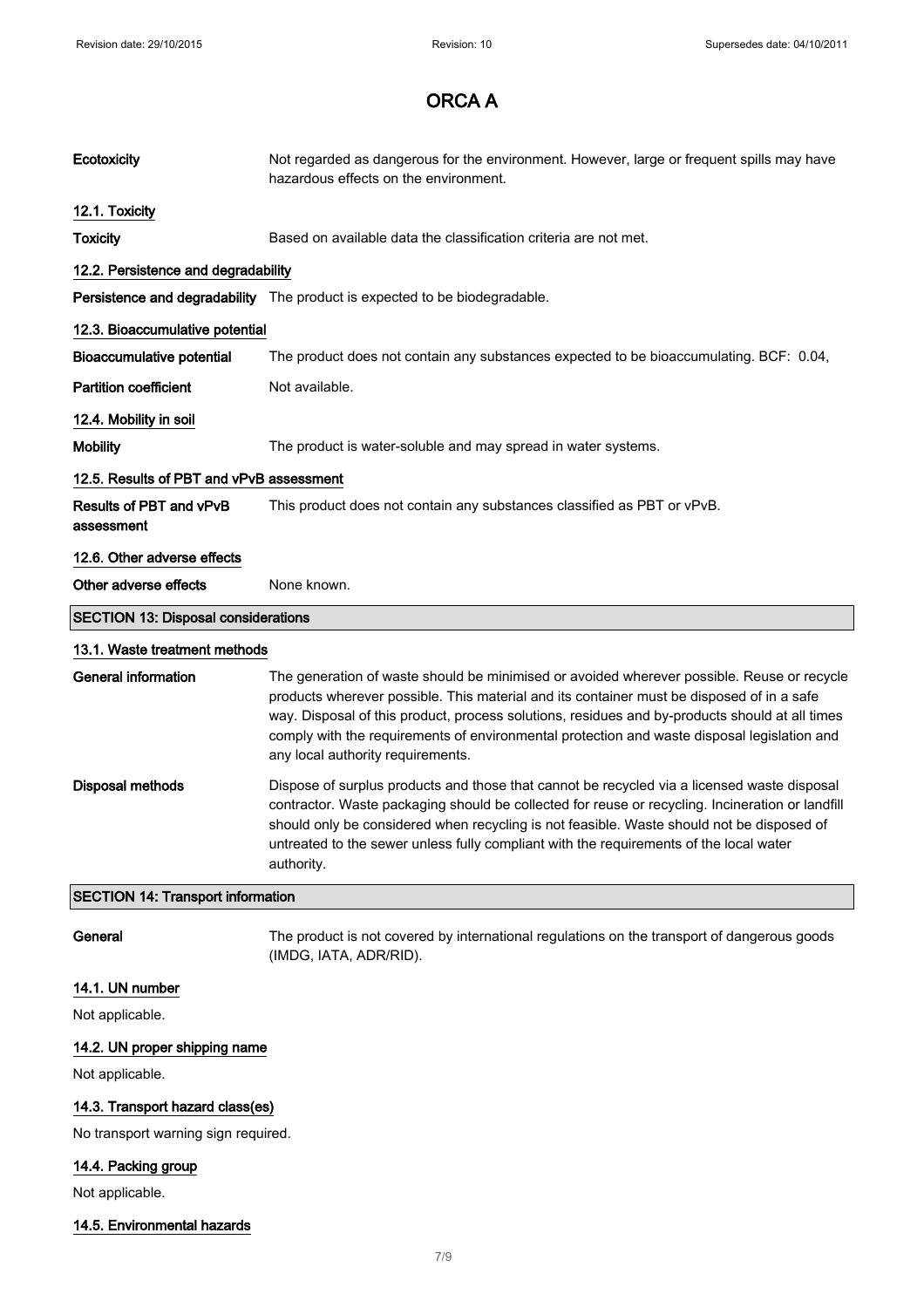## Environmentally hazardous substance/marine pollutant

No.

## 14.6. Special precautions for user

Not applicable.

## 14.7. Transport in bulk according to Annex II of MARPOL73/78 and the IBC Code

Transport in bulk according to Not applicable. Annex II of MARPOL 73/78 and the IBC Code

## SECTION 15: Regulatory information

| 15.1. Safety, health and environmental regulations/legislation specific for the substance or mixture |                                                                                                                                                                                                                                                                                                                                                                                                                                                                                                                                                                    |  |
|------------------------------------------------------------------------------------------------------|--------------------------------------------------------------------------------------------------------------------------------------------------------------------------------------------------------------------------------------------------------------------------------------------------------------------------------------------------------------------------------------------------------------------------------------------------------------------------------------------------------------------------------------------------------------------|--|
| <b>National regulations</b>                                                                          | Health and Safety at Work etc. Act 1974 (as amended).<br>The Chemicals (Hazard Information and Packaging for Supply) Regulations 2009 (SI 2009<br>No. 716).<br>The Carriage of Dangerous Goods and Use of Transportable Pressure Equipment<br>Regulations 2009 (SI 2009 No. 1348) (as amended) ["CDG 2009"].<br>EH40/2005 Workplace exposure limits.                                                                                                                                                                                                               |  |
| EU legislation                                                                                       | Regulation (EC) No 1907/2006 of the European Parliament and of the Council of 18<br>December 2006 concerning the Registration, Evaluation, Authorisation and Restriction of<br>Chemicals (REACH) (as amended).<br>Commission Regulation (EU) No 453/2010 of 20 May 2010.<br>Regulation (EC) No 1272/2008 of the European Parliament and of the Council of 16<br>December 2008 on classification, labelling and packaging of substances and mixtures (as<br>amended).<br>Dangerous Preparations Directive 1999/45/EC.<br>Dangerous Substances Directive 67/548/EEC. |  |
| <b>Authorisations (Title VII</b><br><b>Regulation 1907/2006)</b>                                     | No specific authorisations are known for this product.                                                                                                                                                                                                                                                                                                                                                                                                                                                                                                             |  |
| <b>Restrictions (Title VIII</b><br><b>Regulation 1907/2006)</b>                                      | No specific restrictions on use are known for this product.                                                                                                                                                                                                                                                                                                                                                                                                                                                                                                        |  |

## 15.2. Chemical safety assessment

No chemical safety assessment has been carried out.

## SECTION 16: Other information

| Abbreviations and acronyms<br>used in the safety data sheet | LD <sub>so</sub> : Lethal Dose to 50% of a test population (Median Lethal Dose).<br>BCF: Bioconcentration Factor.<br>PBT: Persistent. Bioaccumulative and Toxic substance.<br>vPvB: Very Persistent and Very Bioaccumulative. |
|-------------------------------------------------------------|-------------------------------------------------------------------------------------------------------------------------------------------------------------------------------------------------------------------------------|
| <b>Training advice</b>                                      | Read and follow manufacturer's recommendations. Only trained personnel should use this<br>material.                                                                                                                           |
| <b>Revision date</b>                                        | 29/10/2015                                                                                                                                                                                                                    |
| <b>Revision</b>                                             | 10                                                                                                                                                                                                                            |
| Supersedes date                                             | 04/10/2011                                                                                                                                                                                                                    |
| <b>SDS number</b>                                           | 3618                                                                                                                                                                                                                          |